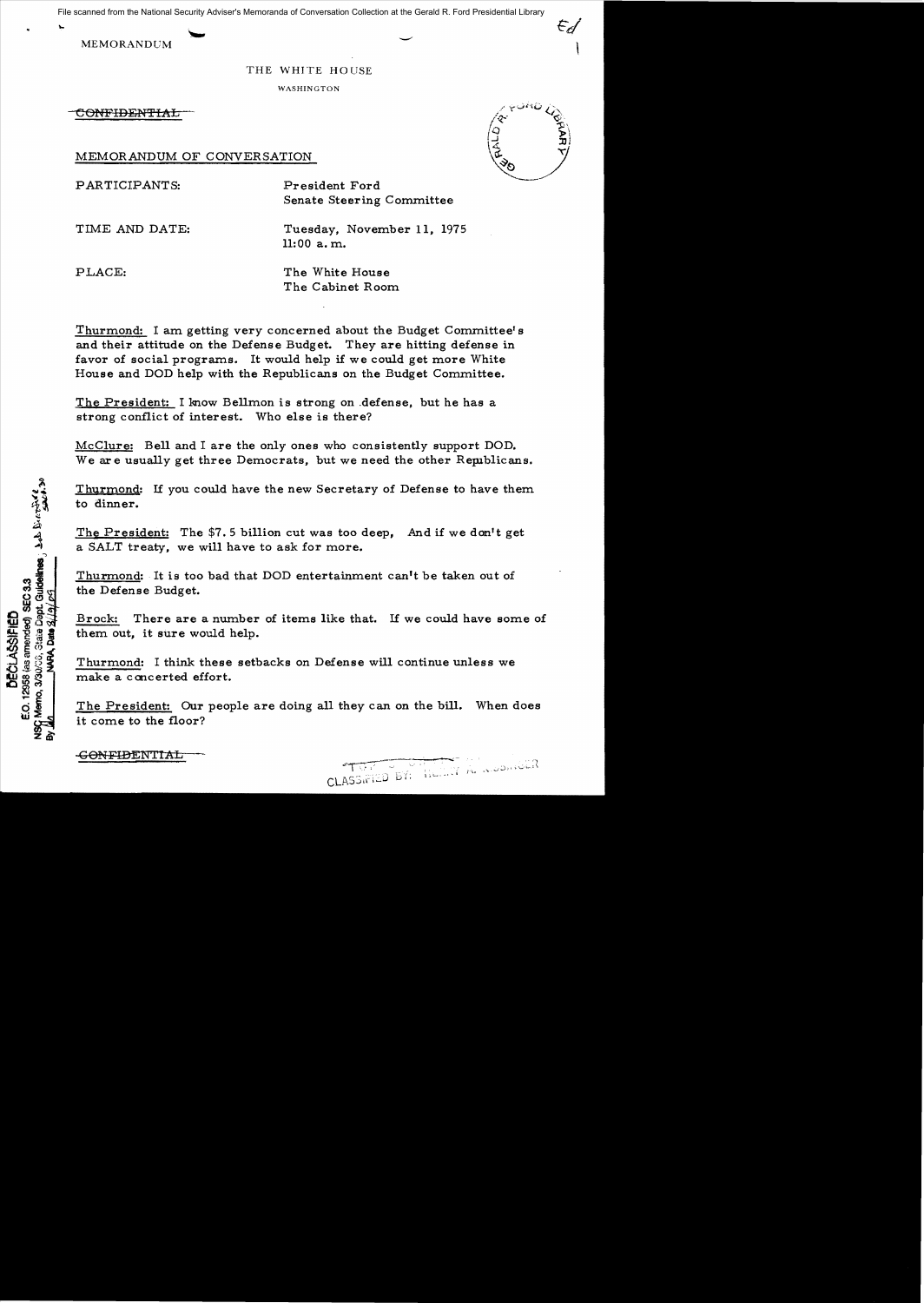CONFIDENTIAL

*F* 

Brock: Next week. I think we will lose, and that is why I think we should try to move some of these items out of the DOD budget.

McClure: I think if OMB would work with our people, we might get it moved out.

Scott: I think we must revise the military retirement system. It is just too big a burden. It is a long-term problem and we can't move quickly, but we have to do something. To me it is a part of the military costs and should not be separated out.

The President: There is a bill to stop the GI Bill. That was originally predicated on combat and that situation no longer exists. The House passed it and I think it should be pushed.

<del>CONFIDEN</del>TIAI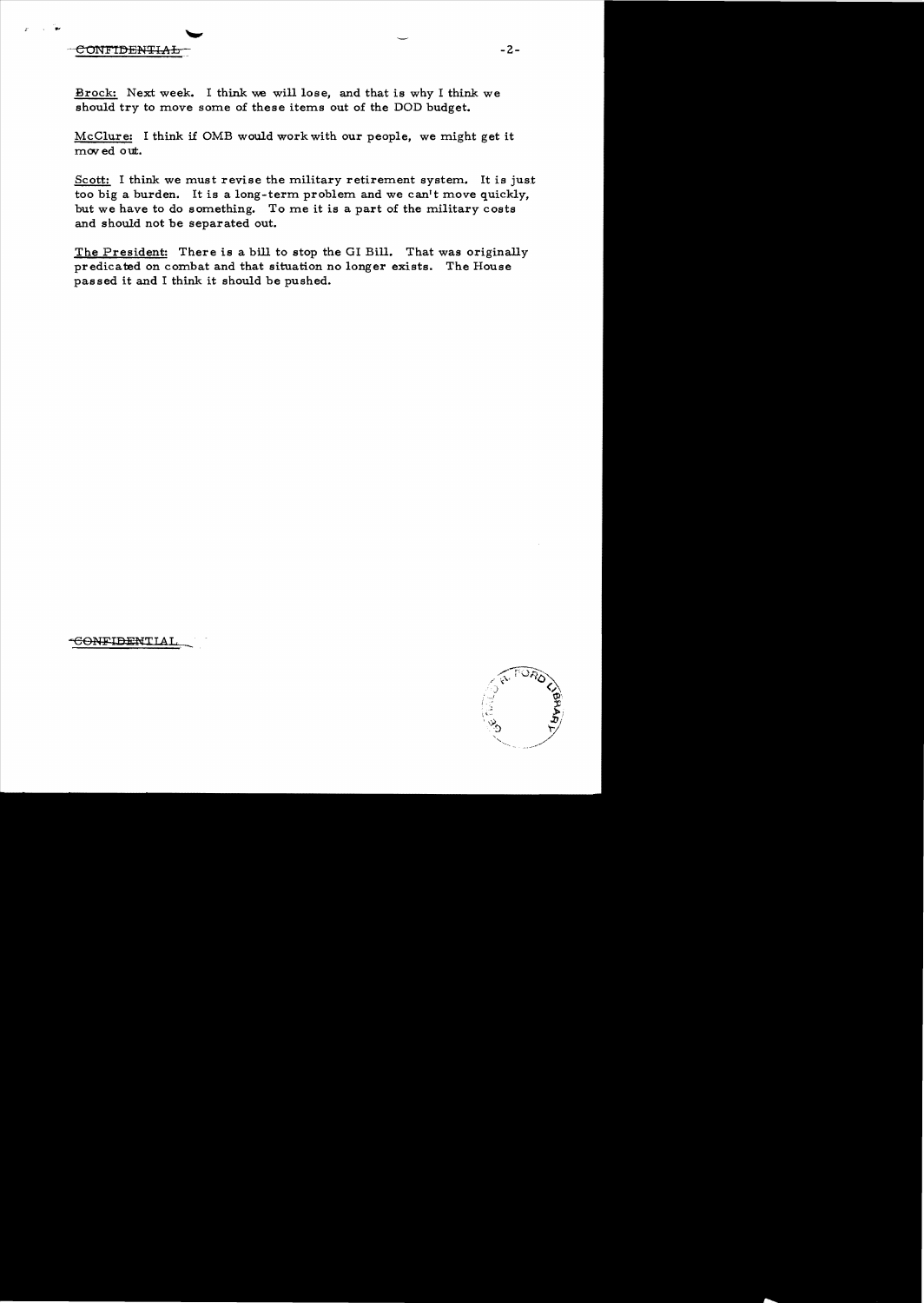P/Senate Stelaning Contr  $11.00$  an z  $1/\lambda$ ur  $25$ 

Thurmoral I getting using concerned about a Budget Printis a there attitude on Dip emodyet. They are hosting dy in parady sound prop. It would help if we confiliget enne custor DOI) bulgar (e Rogan on hubyet contes. P I known Billow is story on ally, but has have they emphat of intent also there there McGlina Bell(?) + 2 are contra cula conveytinty write for the support DOD. We wanted get à Denis, but un med cottre upplé Thomas gregomeand have trember by of har trun Coptbo to driver, P. The 7.5 hol cust was today. And if we dont get a SALT trenty, we will brutte ask for mor. Thursda It too load that DOD estimate can't be themos of Dig Budget Brook That are a # of this list that. A micental Course soud of the cont it sure would  $\mathcal{L}$ Brunnal Ithick There uttache on Dyna could continue unter are more a concerted offort. P compose anding all they can on the bill When does it comet the flor. Buck hust work - I think we will love that why I think we shall by A more send of these cations and of C DOD budget Un Clau I think it OMB and work w/one people NSC MEMO, 11/24/08, STATE DEFT. GUIDELINES<br>BY. MA. MARA DIFF Lille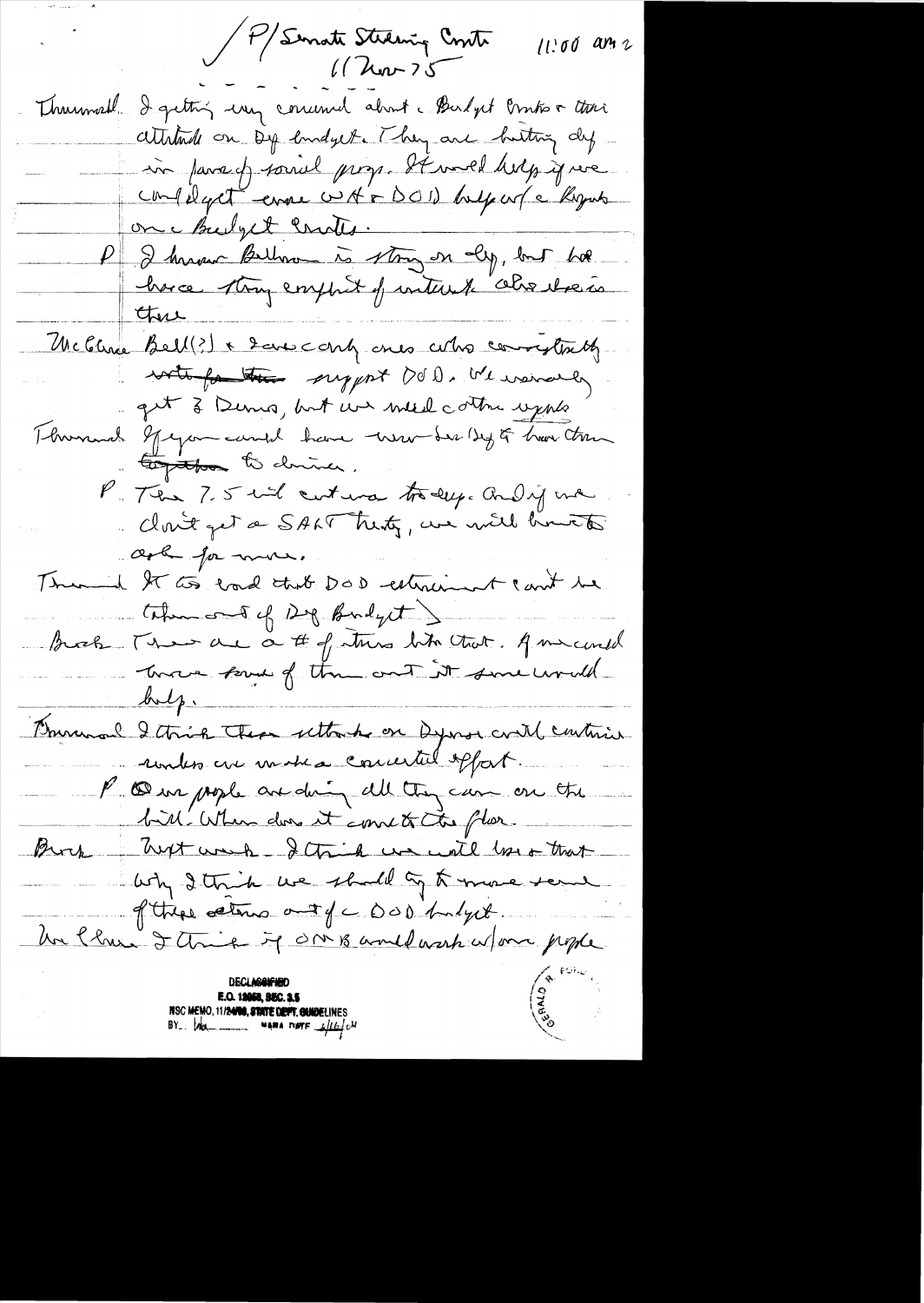Ponel-

the mytit get it numedant. Scott Strik ve mot vans = mil utment sigtern - It is just to big a bunder. It is or tong temme probe tous cout move quickly of a mil ester should not be symated  $rac{1}{\sqrt{1-\frac{1}{\sqrt{1-\frac{1}{\sqrt{1-\frac{1}{\sqrt{1-\frac{1}{\sqrt{1-\frac{1}{\sqrt{1-\frac{1}{\sqrt{1-\frac{1}{\sqrt{1-\frac{1}{\sqrt{1-\frac{1}{\sqrt{1-\frac{1}{\sqrt{1-\frac{1}{\sqrt{1-\frac{1}{\sqrt{1-\frac{1}{\sqrt{1-\frac{1}{\sqrt{1-\frac{1}{\sqrt{1-\frac{1}{\sqrt{1-\frac{1}{\sqrt{1-\frac{1}{\sqrt{1-\frac{1}{\sqrt{1-\frac{1}{\sqrt{1-\frac{1}{\sqrt{1-\frac{1}{\sqrt{1-\frac{1}{\sqrt{1-\frac{1}{$ P Thus is a fill to other G & R M. That was 10 quite on condat + that of the larger exists. The House parol it + fetich it should be possed prohad. with المنادر التي العادة والمنادر وفي سيسور ولايشيدي والمستشفل <del>والاداميلي</del> والمستشفل a de la construcción de la construcción de la componente de la construcción de la construcción de la component<br>La construcción de la construcción de la construcción de la construcción de la construcción de la construcción مسسل الراسي الماد سير الشكل ويتسار والمدمان المرضى الراسسية المدراء الكاسعية كالراسية المدماني المدرون المداوس<br>المسار المدراسية<br>الموارد n de la componentación de la componentación de la componentación de la componentación de la componentación emp<br>En la componentación de la componentación de la componentación de la componentación de la componentación de la ngua picto cabo do mas<sup>i</sup> volta como co colonadamente del provincia cabo de mateixa con estado de alta e altrición